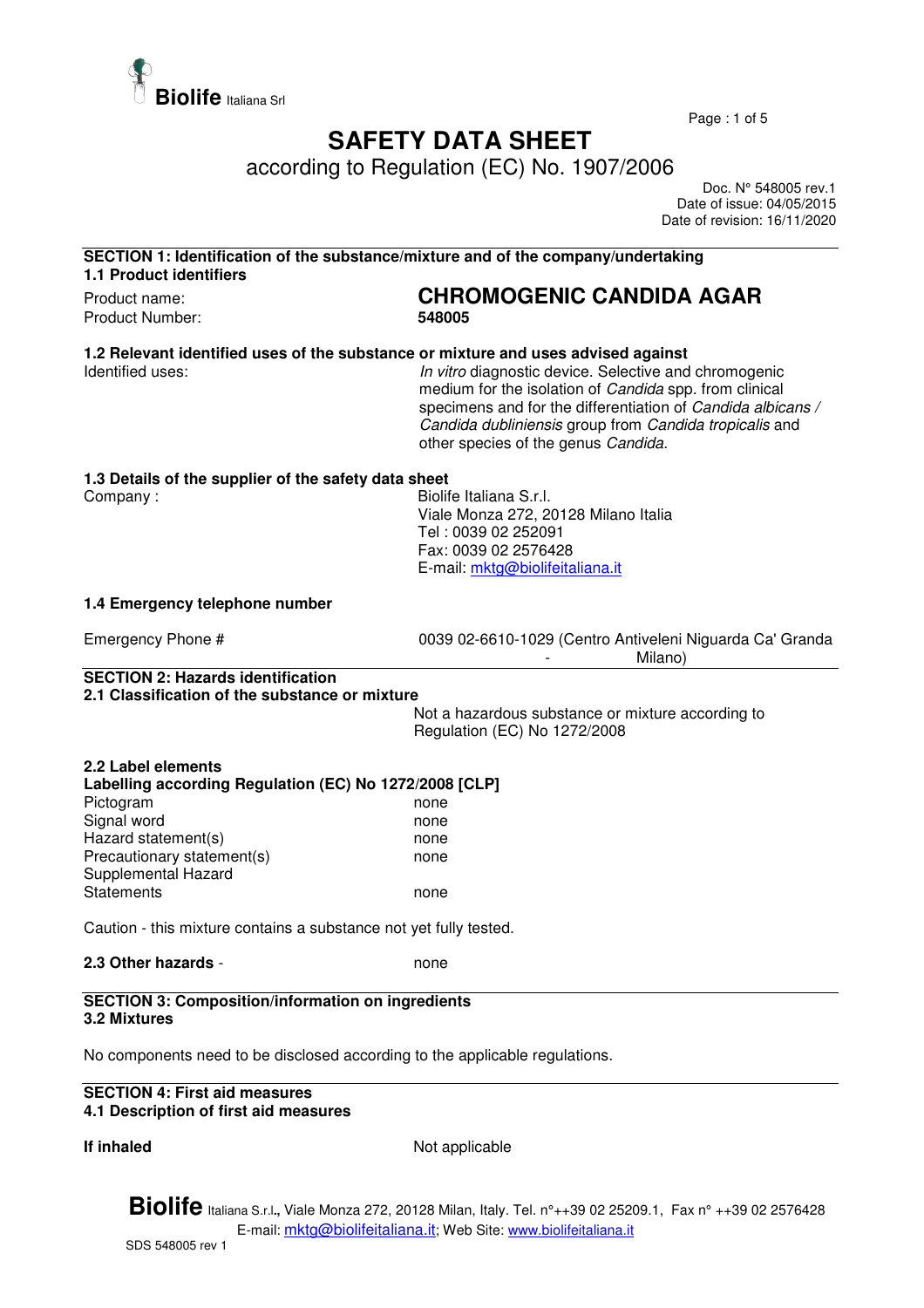

|                                                                                   | Page: 2 of 5                                                                                                                    |  |
|-----------------------------------------------------------------------------------|---------------------------------------------------------------------------------------------------------------------------------|--|
| In case of skin contact                                                           | Wash off with soap and plenty of water.                                                                                         |  |
| In case of eye contact                                                            | Rinse thoroughly with plenty of water for at least 15 minutes.                                                                  |  |
| If swallowed                                                                      | Never give anything by mouth to an unconscious person.<br>Rinse mouth with water.                                               |  |
| 4.2 Most important symptoms and effects, both acute and delayed                   | To the best of our knowledge, the chemical, physical, and<br>toxicological properties have not been thoroughly<br>investigated. |  |
| 4.3 Indication of any immediate medical attention and special treatment needed    | no data available                                                                                                               |  |
| <b>SECTION 5: Fire fighting measures</b>                                          |                                                                                                                                 |  |
| 5.1 Extinguishing media                                                           |                                                                                                                                 |  |
| Suitable extinguishing media                                                      | Use water spray, alcohol-resistant foam, dry chemical or<br>carbon dioxide.                                                     |  |
| 5.2 Special hazards arising from the substance or mixture                         |                                                                                                                                 |  |
|                                                                                   | Carbon oxides                                                                                                                   |  |
| 5.3 Advice for fire-fighters                                                      | Wear self contained breathing apparatus for fire fighting if<br>necessary.                                                      |  |
| 5.4 Further information                                                           | no data available                                                                                                               |  |
| <b>SECTION 6: Accidental release measures</b>                                     |                                                                                                                                 |  |
| 6.1 Personal precautions, protective equipment and emergency procedures           | Prevent container breakage.                                                                                                     |  |
| <b>6.2 Environmental precautions</b>                                              | Do not let product enter drains.                                                                                                |  |
| 6.3 Methods and materials for containment and cleaning up                         | Sweep up and shovel. Keep in suitable, closed containers for<br>disposal.                                                       |  |
| 6.4 Reference to other sections                                                   | For disposal see section 13.                                                                                                    |  |
| <b>SECTION 7: Handling and storage</b><br>7.1 Precautions for safe handling       | Handle in accordance with good laboratory practice.                                                                             |  |
| 7.2 Conditions for safe storage, including any incompatibilities                  |                                                                                                                                 |  |
|                                                                                   | Store in cool place. Keep container tightly closed. For<br>storage refer to the temperature indicated on the label.             |  |
| 7.3 Specific end use(s)                                                           | Apart from the uses mentioned in section 1.2 no other<br>specific uses are stipulated                                           |  |
| <b>SECTION 8: Exposure controls/personal protection</b><br>8.1 Control parameters |                                                                                                                                 |  |
| Components with workplace control parameters                                      |                                                                                                                                 |  |

It doesn't contain substances with occupational exposure limit value.

## **8.2 Exposure controls**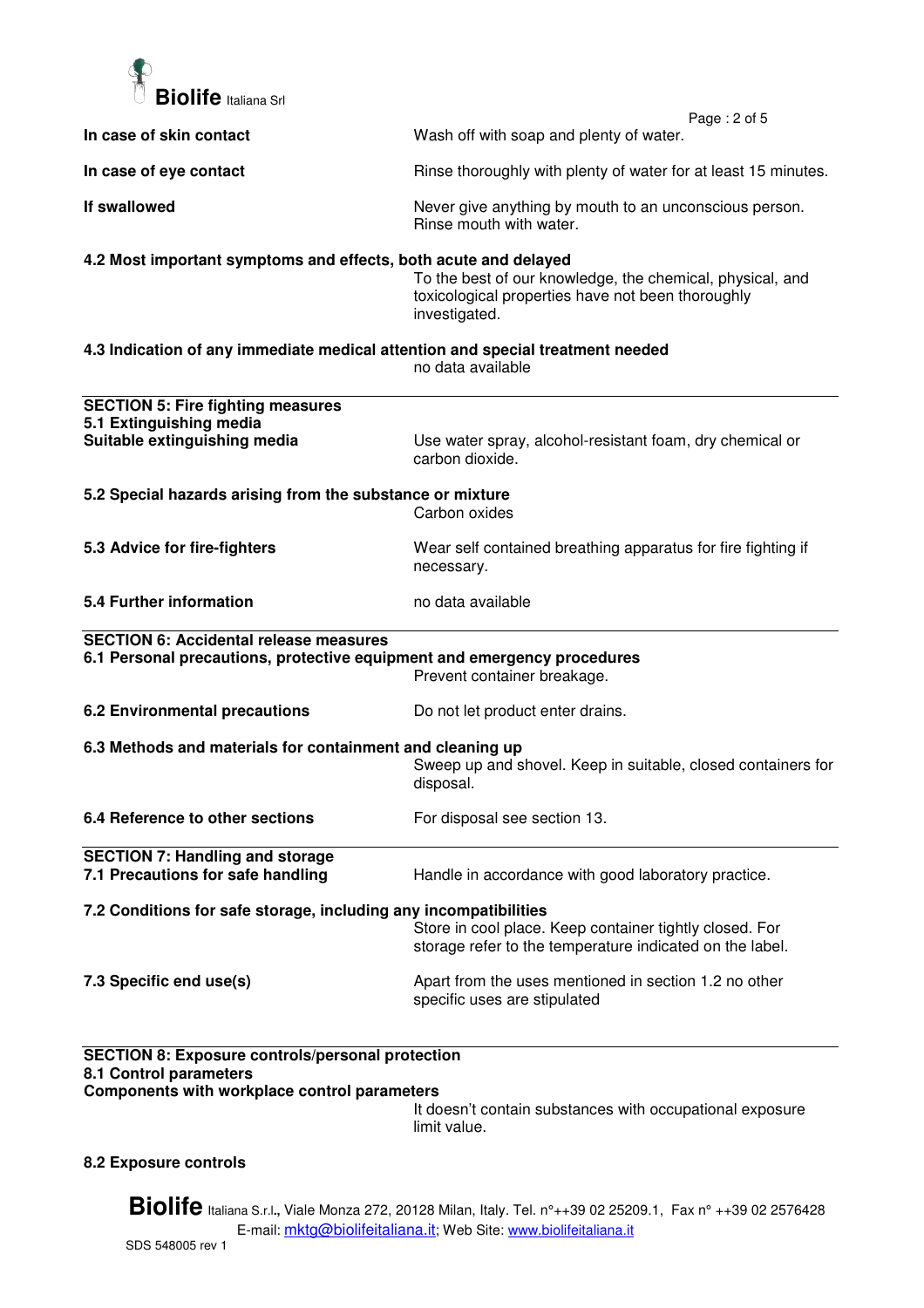

|                                                      | Page: 3 of 5                                                                                                                                                                                                 |
|------------------------------------------------------|--------------------------------------------------------------------------------------------------------------------------------------------------------------------------------------------------------------|
| Appropriate engineering controls                     | Handle in accordance with good industrial hygiene                                                                                                                                                            |
| Personal protective equipment<br>Eye/face protection | Use equipment for eye protection tested and approved under<br>appropriate government standards such as NIOSH (US) or<br>EN 166(EU).                                                                          |
| <b>Skin protection</b>                               | Handle with gloves. Gloves must be inspected prior to use.<br>Use proper glove removal technique (without touching<br>glove's outer surface) to avoid skin contact with this product.<br>Wash and dry hands. |
| <b>Body Protection</b>                               | The type of protective equipment must be selected according<br>to the concentration and amount of the dangerous substance<br>at the specific workplace.                                                      |
| <b>Respiratory protection</b>                        | Respiratory protection is not required.                                                                                                                                                                      |
| Control of environmental exposure                    | Do not let product enter drains.                                                                                                                                                                             |

### **SECTION 9: Physical and chemical properties**

| 9.1 Information on basic physical and chemical properties |                   |  |
|-----------------------------------------------------------|-------------------|--|
| a) Appearance Form:                                       | solid             |  |
| Colour:                                                   | no data available |  |
| b) Odour                                                  | no data available |  |
| c) Odour Threshold                                        | no data available |  |
| d) pH                                                     | no data available |  |
| e) Melting point/freezing                                 |                   |  |
| point                                                     | no data available |  |
| f) Initial boiling point and                              |                   |  |
| boiling range                                             | no data available |  |
| g) Flash point                                            | no data available |  |
| h) Evaporation rate                                       | no data available |  |
| i) Flammability (solid, gas)                              | no data available |  |
| i) Upper/lower                                            |                   |  |
| flammability or                                           |                   |  |
| explosive limits                                          | no data available |  |
| k) Vapour pressure                                        | no data available |  |
| I) Vapour density                                         | no data available |  |
| m) Relative density                                       | no data available |  |
| n) Water solubility                                       | no data available |  |
| o) Partition coefficient: n-octanol/                      |                   |  |
| water                                                     | no data available |  |
| p) Auto-ignition temperature                              | no data available |  |
| q) Decomposition temperature                              | no data available |  |
| r) Viscosity                                              | no data available |  |
| s) Explosive properties                                   | no data available |  |
| t) Oxidizing properties                                   | no data available |  |
| 9.2 Other safety information                              | no data available |  |
| <b>SECTION 10: Stability and reactivity</b>               |                   |  |
| 10.1 Reactivity                                           | no data available |  |
| <b>10.2 Chemical stability</b>                            | no data available |  |
|                                                           |                   |  |
| 10.3 Possibility of hazardous reactions                   | no data available |  |

**Biolife** Italiana S.r.l**.,** Viale Monza 272, 20128 Milan, Italy. Tel. n°++39 02 25209.1, Fax n° ++39 02 2576428 E-mail: <u>mktg@biolifeitaliana.it</u>; Web Site: www.biolifeitaliana.it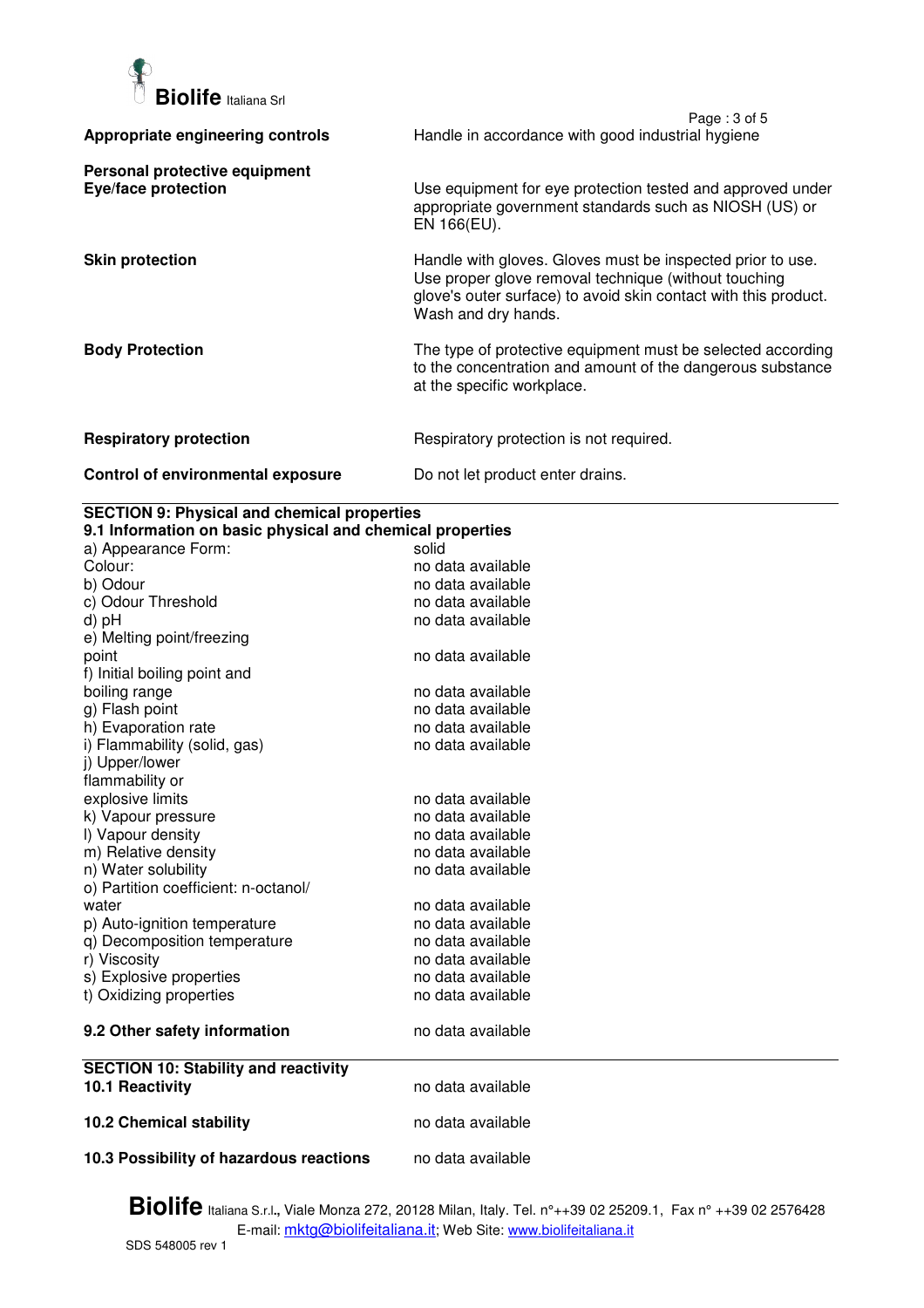

| 10.4 Conditions to avoid                                           | no data available                                                                                                                                                   |
|--------------------------------------------------------------------|---------------------------------------------------------------------------------------------------------------------------------------------------------------------|
| 10.5 Incompatible materials                                        | no data available                                                                                                                                                   |
| 10.6 Hazardous decomposition products                              | Other decomposition products - no data available                                                                                                                    |
| <b>SECTION 11: Toxicological information</b>                       |                                                                                                                                                                     |
| 11.1 Information on toxicological effects<br><b>Acute toxicity</b> | no data available                                                                                                                                                   |
| <b>Skin corrosion/irritation</b>                                   | no data available                                                                                                                                                   |
| Serious eye damage/eye irritation                                  | no data available                                                                                                                                                   |
| Respiratory or skin sensitisation                                  | no data available                                                                                                                                                   |
| Germ cell mutagenicity                                             | no data available                                                                                                                                                   |
| Carcinogenicity                                                    | IARC: No component of this product present at levels greater<br>than or equal to 0.1% is identified as probable, possible or<br>confirmed human carcinogen by IARC. |
| <b>Reproductive toxicity</b>                                       | no data available                                                                                                                                                   |
| Specific target organ toxicity - single exposure                   | no data available                                                                                                                                                   |
|                                                                    |                                                                                                                                                                     |
| Specific target organ toxicity - repeated exposure                 | no data available                                                                                                                                                   |
| <b>Aspiration hazard</b>                                           | no data available                                                                                                                                                   |
| <b>Potential health effects</b><br><b>Inhalation</b>               | no data available                                                                                                                                                   |
| Ingestion                                                          | no data available                                                                                                                                                   |
| <b>Skin</b>                                                        | no data available                                                                                                                                                   |
| <b>Eyes</b>                                                        | no data available                                                                                                                                                   |
| <b>Signs and Symptoms of Exposure</b>                              | To the best of our knowledge, the chemical, physical, and<br>toxicological properties have not been thoroughly<br>investigated.                                     |
| <b>Additional Information</b>                                      | RTECS: no data available                                                                                                                                            |
| <b>SECTION 12: Ecological information</b><br>12.1 Toxicity         | no data available                                                                                                                                                   |
| 12.2 Persistence and degradability                                 | no data available                                                                                                                                                   |
| 12.3 Bio accumulative potential                                    | no data available                                                                                                                                                   |
| 12.4 Mobility in soil                                              | no data available                                                                                                                                                   |
| 12.5 Results of PBT and vPvB assessment                            | no data available                                                                                                                                                   |

Page : 4 of 5